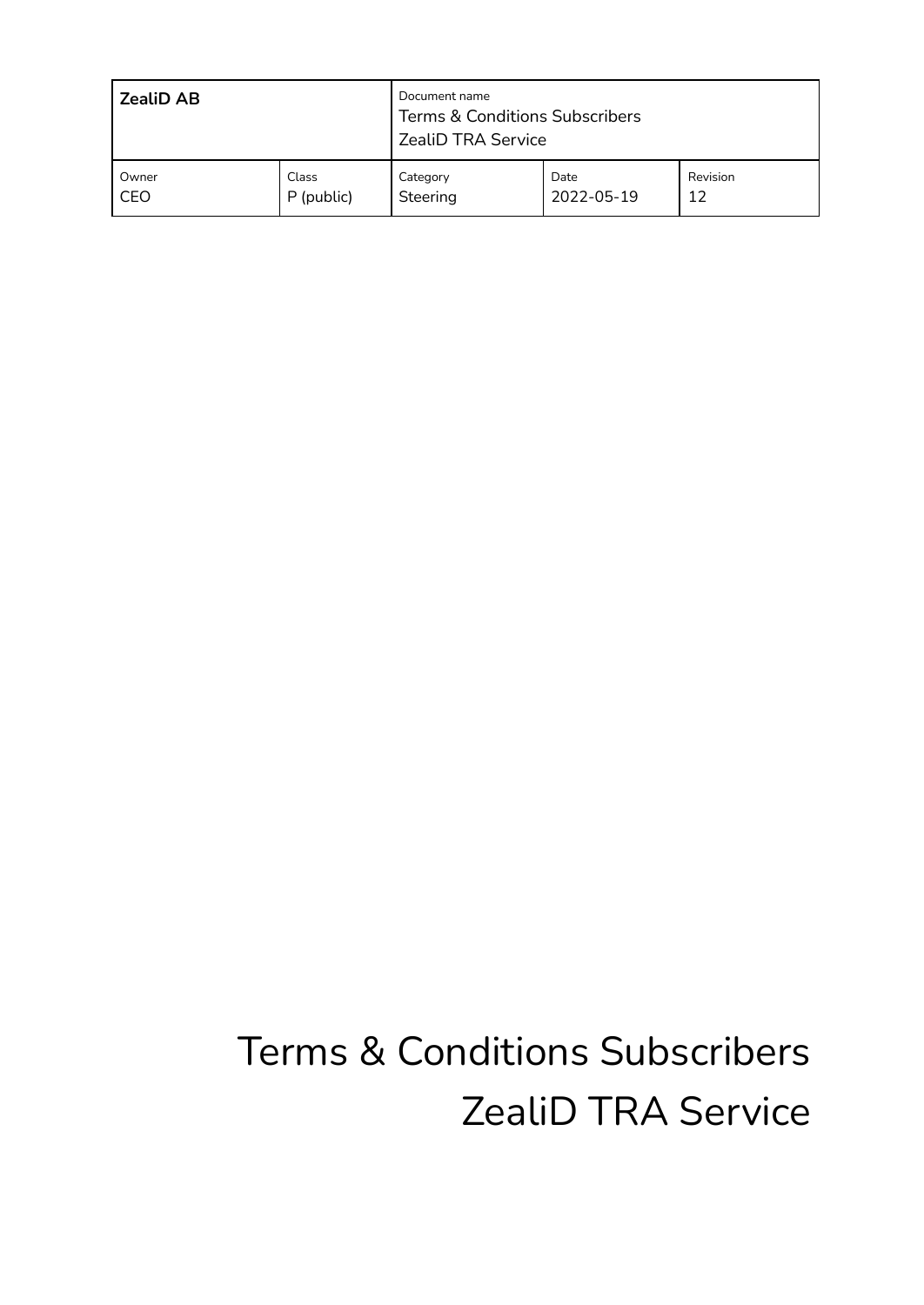| <b>ZealiD AB</b> |            | Document name<br>Terms & Conditions Subscribers<br><b>ZealiD TRA Service</b> |            |          |  |
|------------------|------------|------------------------------------------------------------------------------|------------|----------|--|
| Owner            | Class      | Category                                                                     | Date       | Revision |  |
| CEO              | P (public) | Steering                                                                     | 2022-05-19 | 12       |  |

#### **1. Revision History**

| Date       | <b>Revision</b> | Comment                                                                                                                     | <b>Signed Off</b> |
|------------|-----------------|-----------------------------------------------------------------------------------------------------------------------------|-------------------|
| 2018-12-27 | 01              | First draft                                                                                                                 | <b>ML</b>         |
| 2019-01-01 | 02              | Improvements                                                                                                                | <b>PH</b>         |
| 2019-02-19 | 03              | Improvements                                                                                                                | <b>TZ</b>         |
| 2019-05-09 | 04              | Improvements                                                                                                                | TZ                |
| 2019-06-19 | 06              | Deviation                                                                                                                   | <b>PH</b>         |
| 2019-07-24 | 07              | Chapter 3 rewording                                                                                                         | PH                |
| 2019-08-26 | 08              | Improvements                                                                                                                | <b>PH</b>         |
| 2019-08-28 | 09              | Chapter 4 updates                                                                                                           | <b>PH</b>         |
| 2020-01-20 | 10              | General Improvements, Brand                                                                                                 | <b>PH</b>         |
| 2021-04-26 | 11              | Overview                                                                                                                    | <b>EM</b>         |
| 2022-02-02 | 12              | 4. Updated to remove 3rd party data,<br>sampling requirements. Added NFC journey<br>12. Updated to exclude third party data | <b>EM</b>         |

# 1 INTRODUCTION

1. These terms and conditions govern your access to and use of the ZealiD Trusted Registration Authority Service (ZealiD TRA Service hereinafter "the Service"). It is provided, owned and operated by ZealiD AB, a company registered with Bolagsverket in Sweden with registration number 556972-4288 (see chapter 18 for further details and contact information). ZealiD AB and its trading brand name ZealiD are hereinafter referred to as "ZealiD"/"we"/"us"/"our".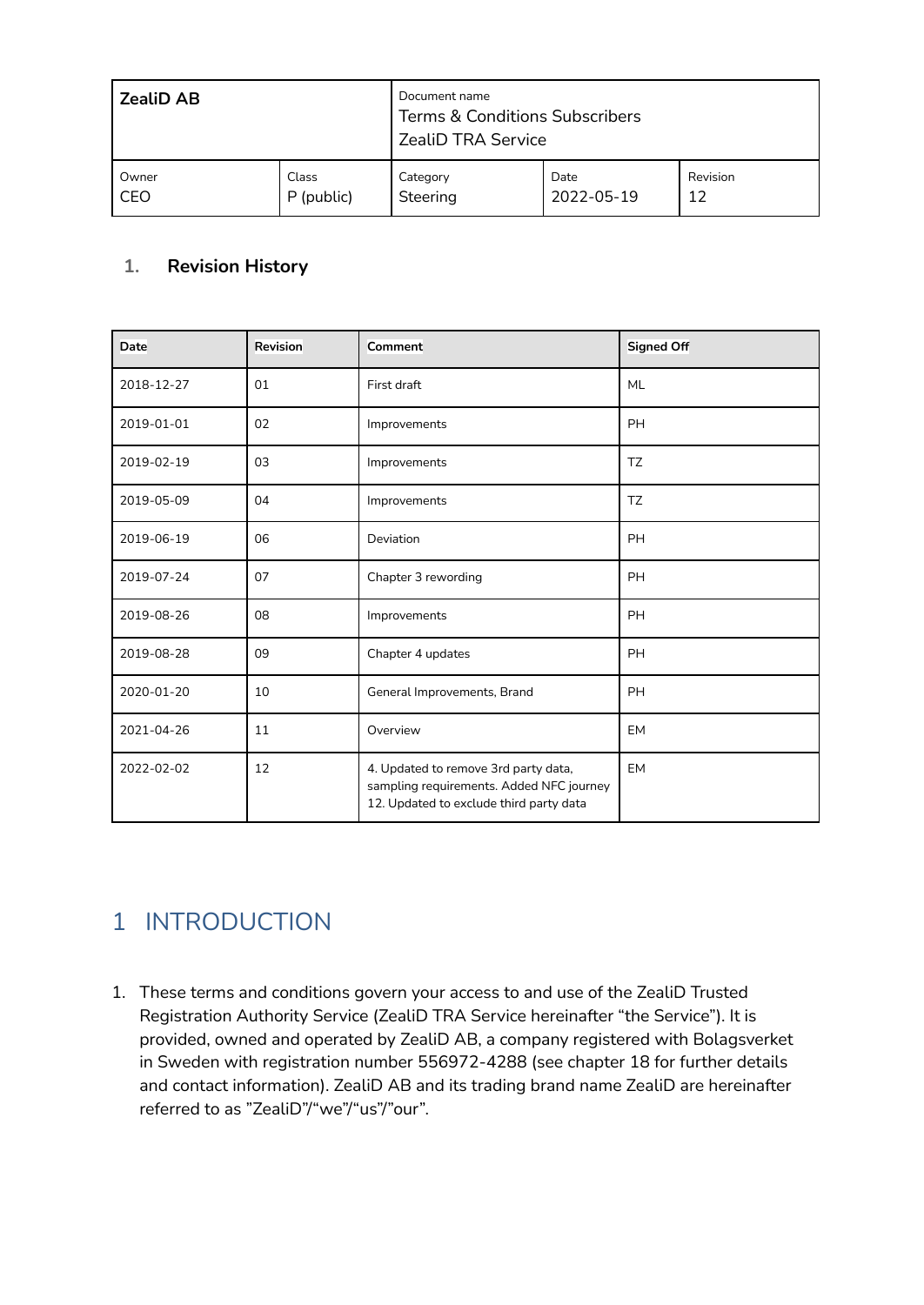| <b>ZealiD AB</b> |            | Document name<br><b>Terms &amp; Conditions Subscribers</b><br><b>ZealiD TRA Service</b> |            |          |  |
|------------------|------------|-----------------------------------------------------------------------------------------|------------|----------|--|
| Owner            | Class      | Category                                                                                | Date       | Revision |  |
| CEO              | P (public) | Steering                                                                                | 2022-05-19 | 12       |  |

- 2. These terms and conditions form a legal agreement between you and ZealiD regarding the Service. Using the Service indicates that you accept these terms and conditions. If you do not accept these terms and conditions, please do not use the Service.
- 3. The Service is an eIDAS Registration Authority "Trust Service" operated under the most recent version of the ZealiD Trusted Service Practice Statement ("TSPS") as indicated in the Repository on ZealiD website. The Service is assessed for conformity with the policies set forth in eIDAS Regulation (EU) 910/2014 ("eIDAS"), ETSI Standards 119 461, 319 401, 319 411-1, 319 411-2 (with QCP-n-qscd).
- 4. The Service meets related requirements where relevant of national German law where physical ID documents are used for the identification:
	- Anerkennung "innovativer Identifizierungsmethoden" i. S. d. § 11 Absatz 3 VDG (AutoIdent);
- 5. TRA service meets the related elements of regulation (EU) 2016/679 (EU GDPR).

| Authentication                | Unique identification of a person by checking his/her alleged identity.                                                                                                                                                                                                                                                                                                                                                                                                                                                                  |
|-------------------------------|------------------------------------------------------------------------------------------------------------------------------------------------------------------------------------------------------------------------------------------------------------------------------------------------------------------------------------------------------------------------------------------------------------------------------------------------------------------------------------------------------------------------------------------|
| CA                            | Certificate Authority                                                                                                                                                                                                                                                                                                                                                                                                                                                                                                                    |
| Certificate                   | Public Key, together with additional information, laid down in the Certificate Profile.                                                                                                                                                                                                                                                                                                                                                                                                                                                  |
| Certificate<br>Authority      | A part of the trust service provider's structure responsible for issuing and verifying<br>electronic Certificates and Certificate Revocation Lists with its electronic signature.<br>ZealiD has created the ZealiD QeID Service that issues Certificates under CPS.                                                                                                                                                                                                                                                                      |
| Confidential<br>Information   | information disclosed by (or on behalf of) one party to the other party in connection<br>with these terms and conditions that is marked as confidential or, from its nature,<br>content or the circumstances in which it is disclosed, might reasonably be supposed to<br>be confidential. It does not include information that the recipient already knew, that<br>becomes public through no fault of the recipient, that was independently developed by<br>the recipient or that was lawfully given to the recipient by a third party. |
| <b>CPS</b>                    | ZealiD QeID Service Certificate Practice Statement.                                                                                                                                                                                                                                                                                                                                                                                                                                                                                      |
| the Service or TRA<br>Service | ZealiD Trusted Registration Authority Service. The Service is an eIDAS Registration<br>Authority "Trust Service" operated under the most recent version of the ZealiD Trusted<br>Service Practice Statement ("TSPS") as indicated in the Repository on ZealiD website.<br>The Service is assessed for conformity with the policies set forth in eIDAS Regulation                                                                                                                                                                         |

# 2 DEFINITIONS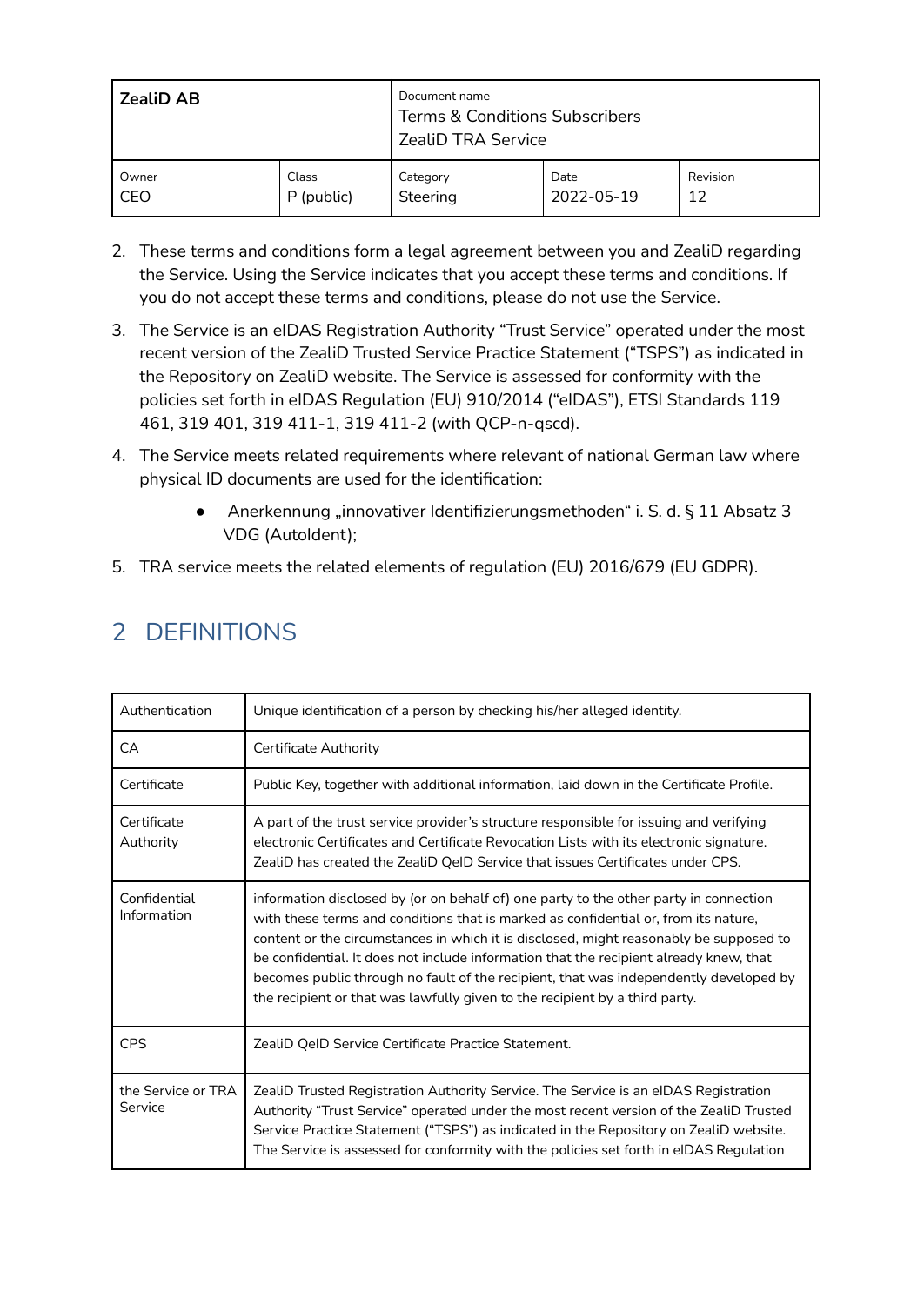| <b>ZealiD AB</b> |            | Document name<br>Terms & Conditions Subscribers<br><b>ZealiD TRA Service</b> |            |          |
|------------------|------------|------------------------------------------------------------------------------|------------|----------|
| Owner            | Class      | Category                                                                     | Date       | Revision |
| CEO              | P (public) | Steering                                                                     | 2022-05-19 | 12       |

|                                                            | (EU) 910/2014 ("elDAS"), ETSI Standards 119 461, 319 401, 319 411-1, 319 411-2<br>(with QCP-n-gscd).                                                                                                                                                                 |
|------------------------------------------------------------|----------------------------------------------------------------------------------------------------------------------------------------------------------------------------------------------------------------------------------------------------------------------|
| RA                                                         | <b>Registration Authority</b>                                                                                                                                                                                                                                        |
| Registration<br>Authority                                  | Entity that is responsible for identification and registration of Subjects of Certificates.<br>Additionally, the Registration Authority may accept Certificate applications, check the<br>applications and/or forward the applications to the Certificate Authority. |
| Repository                                                 | ZealiD published repository of applicable documents available at<br>https://zealid.com/repository,                                                                                                                                                                   |
| Qualified<br>Electronic<br>Certificate and or<br>Signature | Advanced electronic signature that is created by a qualified electronic signature<br>creation device, and which is based on a Qualified Certificate for electronic signatures.                                                                                       |

### 3 The Service

- 1. The Service performs identification of natural persons remotely using a machine assisted manual process. All identification steps require your active participation and consent.
- 2. The Service provides the registration functionality for eIDAS Qualified Trust Service Providers ("QTSP") that act as Certificate Authorities ("CAs"). CAs use the Service to perform eIDAS compliant registration authority services for qualified certificates and signatures.
- 3. The certificates and signatures issued by the CAs are used to assist online service providers seeking to identify you and enter into contractual relationships with you. These service providers (e.g. banks) need to comply with anti-money laundering, counter-terrorism, identification, age verification, youth media and esignature legislation and regulation.
- 4. The Service is provided via a smartphone app on iOS and Android platforms to you.

#### SELF SERVICE REGISTRATION

In addition to providing your email and mobile phone number, the Service will require you to go through a self-service registration process with the following steps: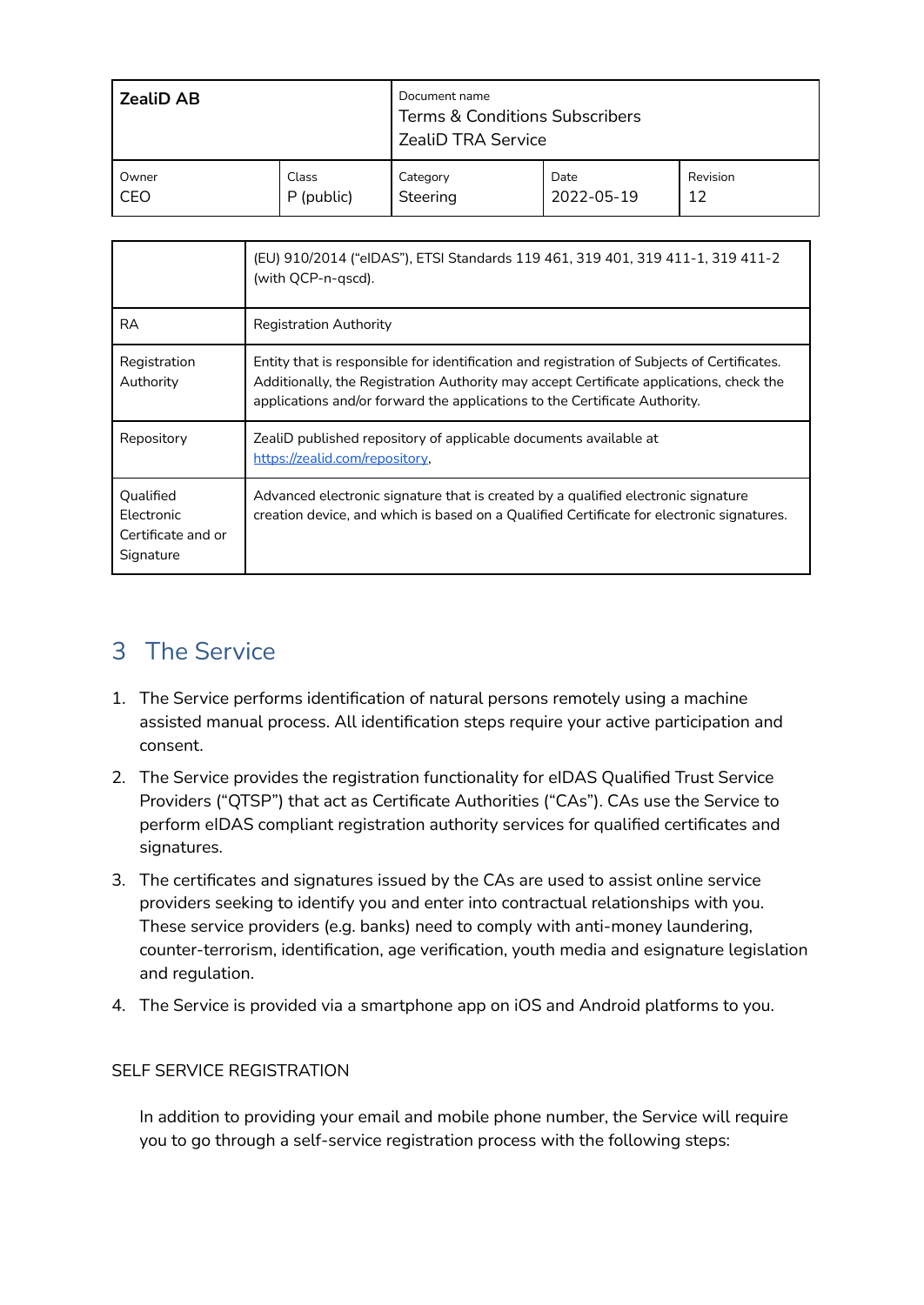| <b>ZealiD AB</b> |            | Document name<br><b>Terms &amp; Conditions Subscribers</b><br><b>ZealiD TRA Service</b> |            |          |
|------------------|------------|-----------------------------------------------------------------------------------------|------------|----------|
| Owner            | Class      | Category                                                                                | Date       | Revision |
| CEO              | P (public) | Steering                                                                                | 2022-05-19 | 12       |

- a. Select your country and input your contact details. This step is followed by a request to register the device for signing with qualified electronic signatures after the registration is completed.
- b. Demonstrate that you are physically present in front of your smartphone using a smartphone video selfie service (so called Zoom *Liveness* check). The Service will establish that you are physically present and capture high resolution photos and/or videos of your face used to verify your identity together with your ID Document photo (see step c below).
- c. Take pictures with your smartphone camera of a valid government issued Identity document (e.g. Passport) using the Service. If your document has an NFC Chip, allow ZealiD to read data contained within. Alternatively, proceed to do a video capture with a smartphone of the Identity document. The Service may extract, process and verify any and all data on the ID document, including biometric pictures and signatures. The Service may also process any unintentional personal data captured by you in the video stream.

#### ACTIVE CONSENT

- 5. You as the User carry out and complete all necessary steps for proceeding with the Service such as, taking a picture and videos with a smartphone camera of an Identity document and taking a selfie picture and video using the liveness module. You have full control over all phases of the completion of an identification and can abort at any time. The Service is based on your active participation and consent for each step.
- 6. ZealiD may ask to input your Card Access Number (CAN) in order to be able to read the data contained with an NFC Chip. If an identity document does not have a CAN, the code will be derived by processing MRZ data from a photo of the identity document. Your Card Access Number input is being processed only temporarily for your identity verification and not processed and stored further by ZealiD.

#### PERSONAL DATA PROCESSING

7. By using the Service, you agree that information about you, or otherwise submitted by you, including but not limited to name, surname, telephone number, email address, personal identity number and passport number/identity card number is used by the Service for the purpose of verifying your identity.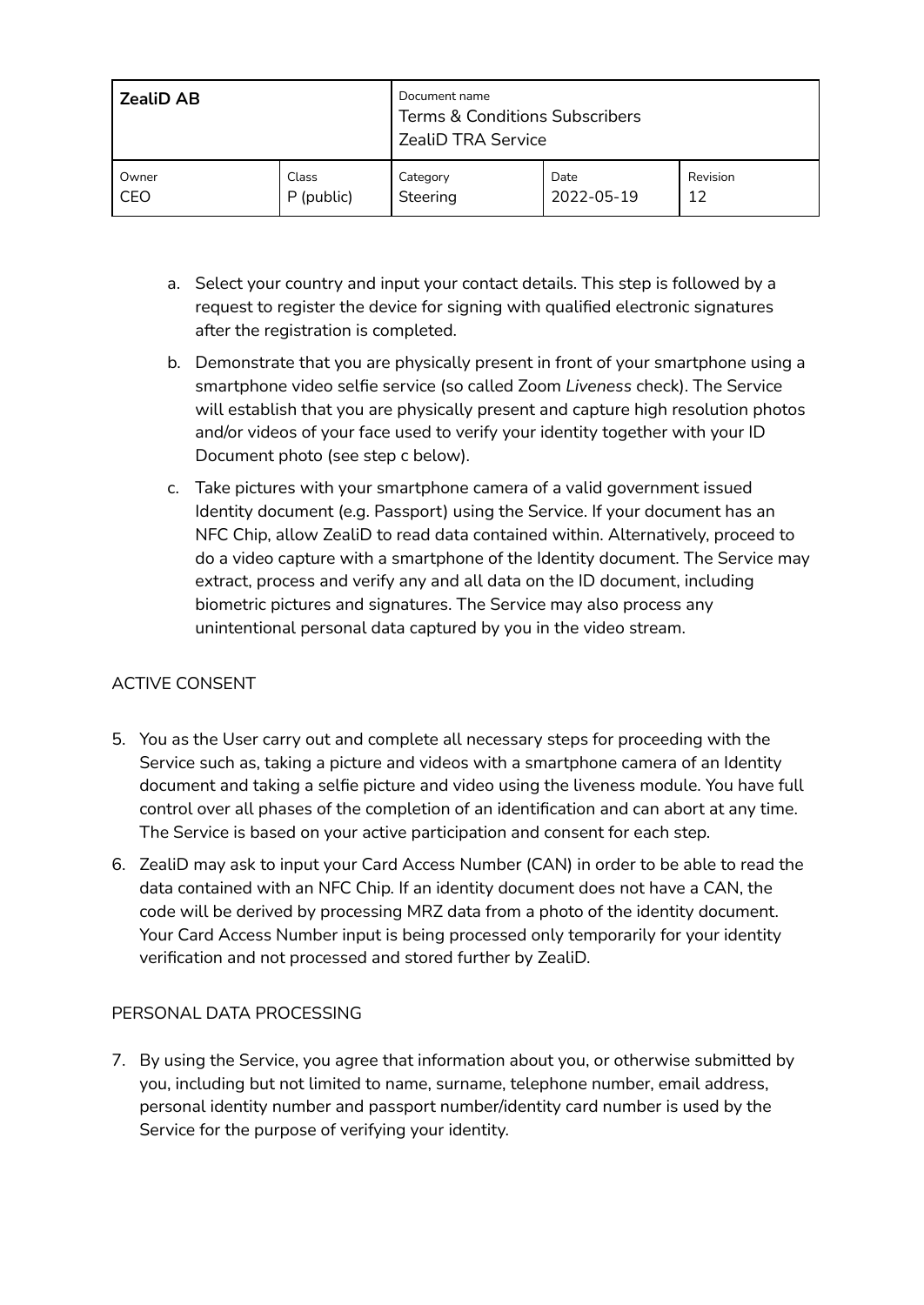| <b>ZealiD AB</b> |            | Document name<br><b>Terms &amp; Conditions Subscribers</b><br><b>ZealiD TRA Service</b> |            |          |
|------------------|------------|-----------------------------------------------------------------------------------------|------------|----------|
| Owner            | Class      | Category                                                                                | Date       | Revision |
| CEO              | P (public) | Steering                                                                                | 2022-05-19 | 12       |

- 8. You specifically consent to ZealiD processing and storing personal data that allow us to uniquely identify you as a natural person. Such personal data includes unique identifiers such as personal code, citizen service number, social security number, etc. For example, Dutch BSN ("burgerservicenummer"), Swedish personal number ("personnummer") and Lithuanian personal code ("asmens kodas").
- 9. You specifically consent to ZealiD automated processing and automated decision making of your personal data, like age (verification of you being over 18 years old), ID document data (verification of ZealiD supported documents, ID document issuing and validity dates), facial features (for the verification of liveness), NFC Signature validation (if present). During the liveness check the Subscriber's camera view of the 3D face changes, observing perspective distortion and proving it is 3D. Relevant automated decisions are taken on the basis of a fully automated process without any human intervention.

#### SMARTPHONE PHOTO AND SELFIE VIDEO

10. We use automated software combined with manual vetting to process and read characters and words present on the Identity document, and process a selfie video and compare it with an ID document photo. Our Service uses artificial intelligence to assess the authenticity of the named identity documents.

#### ELECTRONIC SIGNATURE ISSUED BY CERTIFICATE AUTHORITY

11. As part of the Service you are asked to accept an authentication method (e.g. FaceID). This will be set up using your email and mobile phone for transmission of one time passwords. This is to prepare the CAs process of issuing certificates to you tied to your smartphone with a Private Key under your secure control. At the end of the registration process you can submit a Certificate application to the CA by signing a Subscriber Agreement including Terms and Conditions, and by accepting the Certificate.

#### AUTHORIZATION/PERMISSION TO FORWARD INFORMATION ABOUT THE USER

12. The identity data specified in the ZealiD TSPS is processed and verified during the registration process and forwarded by the Service to the CA for the purpose of registration authority duties where the CA issues a certificate and electronic signatures to you.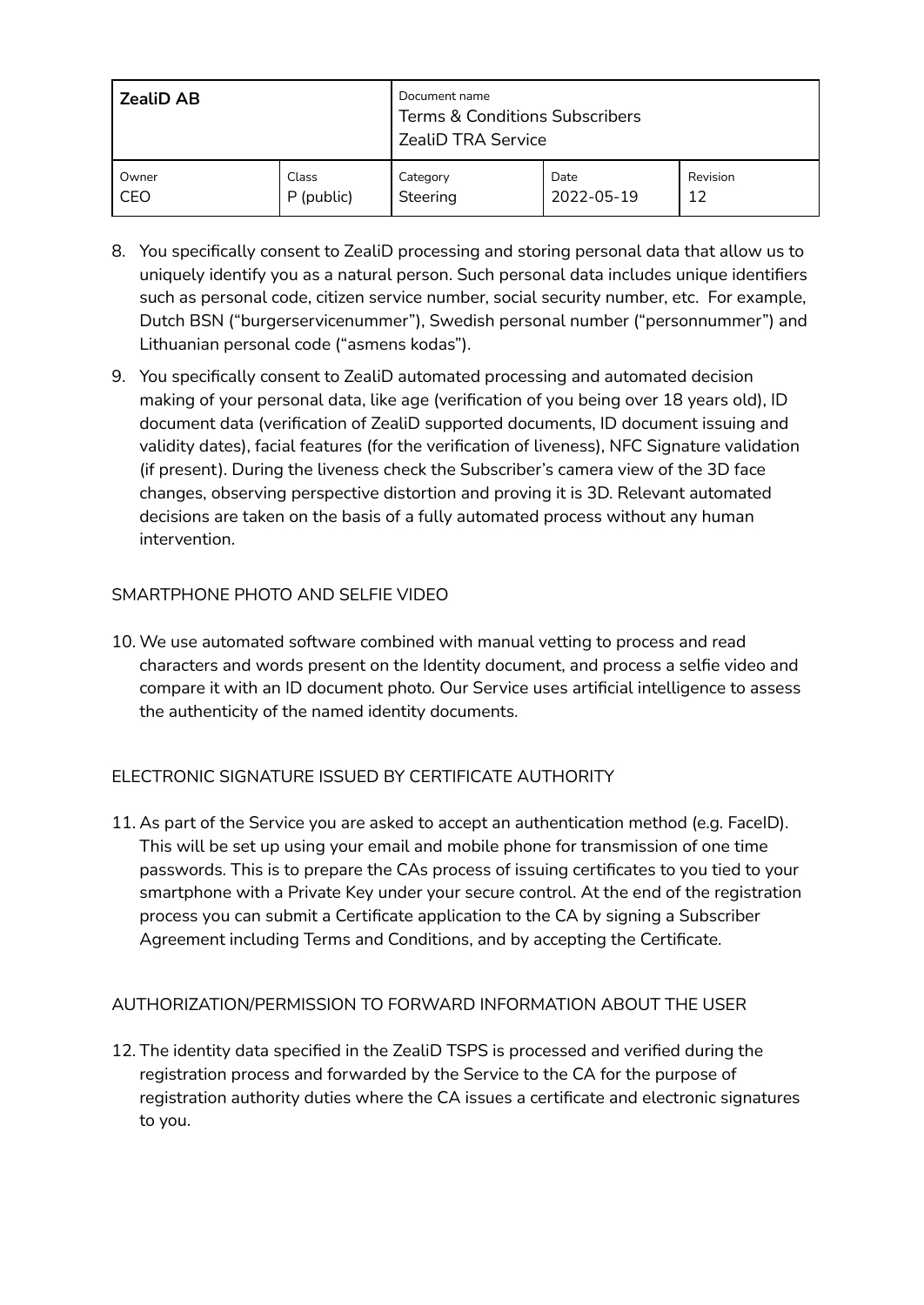| <b>ZealiD AB</b> |            | Document name<br><b>Terms &amp; Conditions Subscribers</b><br><b>ZealiD TRA Service</b> |            |          |  |
|------------------|------------|-----------------------------------------------------------------------------------------|------------|----------|--|
| Owner            | Class      | Category                                                                                | Date       | Revision |  |
| CEO              | P (public) | Steering                                                                                | 2022-05-19 | 12       |  |

13. Your permission to forward data includes personal data processed by our trusted sub-contractor IDnow GmbH (when an alternative identification procedure was chosen) and delivered to us as part of your registration process.

#### STORAGE OF PERSONAL DATA CAPTURED

14. The Service does not store your data after successful registration. The Service forwards the data to the CA.

### 4 FEES AND PAYMENT

You do not need to pay ZealiD for using the Service.

ZealiD provides identification services free of charge to you. Any connection or transmission charges incurred during the use of the Service and levied by the relevant internet provider must be borne by the user.

### 5 LICENCE GRANT AND USE OF SERVICE

In return for you agreeing to comply with these terms and conditions, ZealiD grants you a non-exclusive licence to use the Service on the device you use to access the Service. We only grant this licence to you and you cannot transfer or sell it to anyone else. We grant identical and similar licences to all users of the Service.

All images, text, icons and other content on the Service ("Content"), as well as the arrangement of the Content on the Service, is protected by copyright and other intellectual property rights. Except as provided in these terms and conditions, or otherwise in writing by ZealiD, you are not granted any licence to use the Content or its arrangement. Nothing in these terms and conditions grants you a licence to use any ZealiD trademarks or trademarks of any third parties on the Service.

You shall not copy, republish, frame, link to, download, transmit, modify, adapt, rent, lease, loan, sell, assign, distribute, license or sublicense the Service or any of the Content. No copyright and/or other intellectual property notices or watermarks on any Content shall be deleted or modified.

You shall not disassemble, decompile, reverse-engineer or create derivative works based on the whole or any part of the Service except to the extent allowed by law.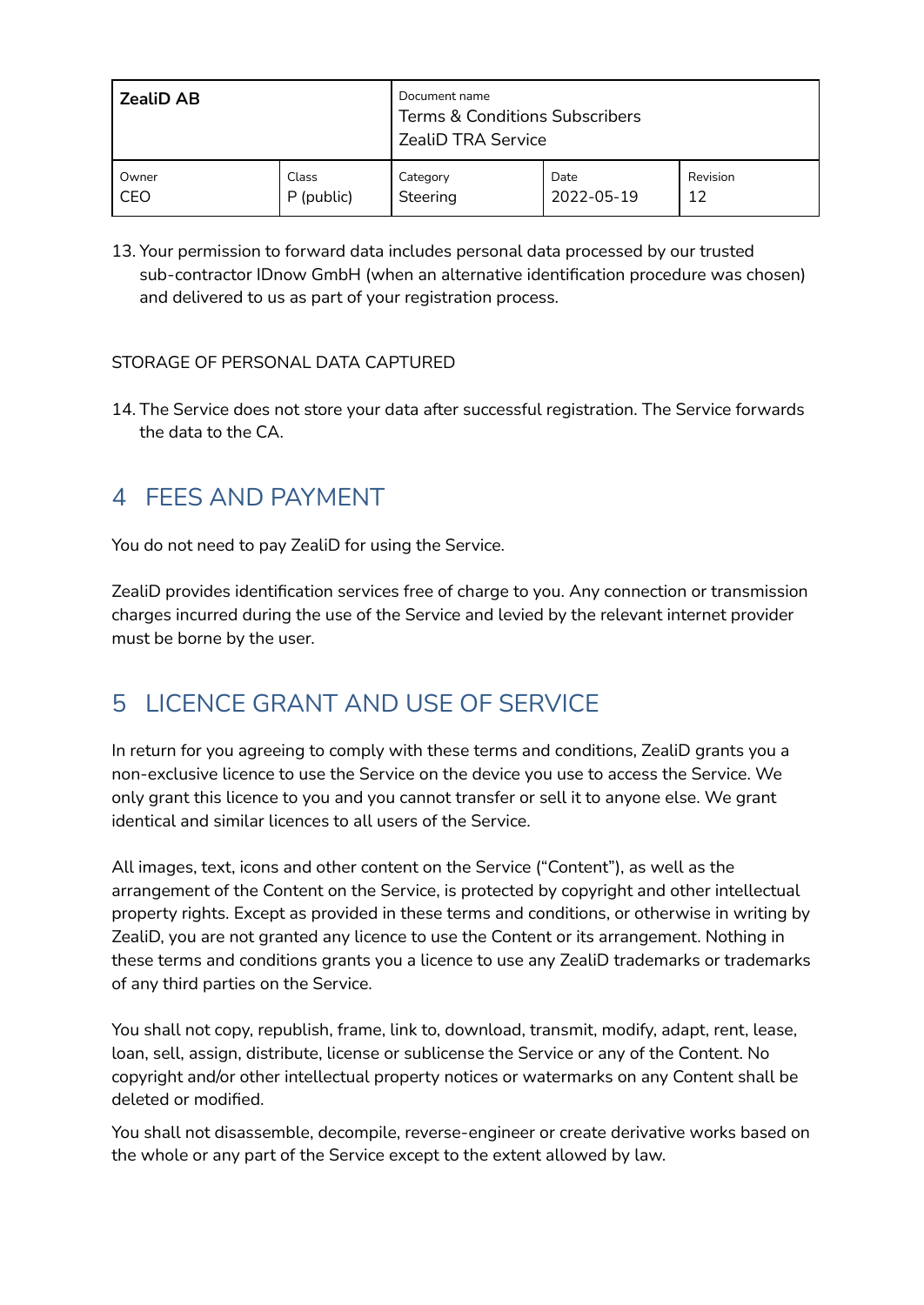| <b>ZealiD AB</b> |            | Document name<br><b>Terms &amp; Conditions Subscribers</b><br><b>ZealiD TRA Service</b> |            |          |  |
|------------------|------------|-----------------------------------------------------------------------------------------|------------|----------|--|
| Owner            | Class      | Category                                                                                | Date       | Revision |  |
| CEO              | P (public) | Steering                                                                                | 2022-05-19 | 12       |  |

If you breach any of the terms in these terms and conditions, your permission to use the Service automatically terminates. In addition, ZealiD shall have the right to block, restrict, disable, suspend or terminate your access to all or any part of the Service at any time in its discretion without liability to you.

# 6 YOUR ACCESS TO THE SERVICE

- 1. You will need a smartphone compatible with iOS or Android operating systems to access the Service.
- 2. While ZealiD endeavours to ensure that the Service is normally available 24 hours a day, ZealiD shall not be liable if for any reason they are unavailable at any time or for any period.
- 3. Access to the Service may be suspended temporarily and without notice in the case of system failure, maintenance or repair or for reasons beyond ZealiD's control.
- 4. You shall not use the Service if you are under the age of 18.
- 5. ZealiD strives to accommodate users with disabilities. Please refer to the ZealiD TSPS.

### 7 PRIVACY

ZealiD is committed to respecting your privacy and the privacy of all individuals using the Service. ZealiD's Privacy Policy can be found in the ZealiD TSPS, as well as a dedicated GDPR Privacy Policies and Procedures available at the [www.zealid.com/repository.](http://www.zealid.com/repository) ZealiD privacy policy is incorporated into these terms and conditions by reference.

ZealiD will keep event logs for 12 years.

### 8 RESTRICTIONS

You shall not:

- 1. use the Service in any unlawful or technically harmful manner;
- 2. provide false, incomplete, obsolete or incorrect sources of identification, identification documents or identification data;
- 3. use the Service for any non personal, commercial purposes;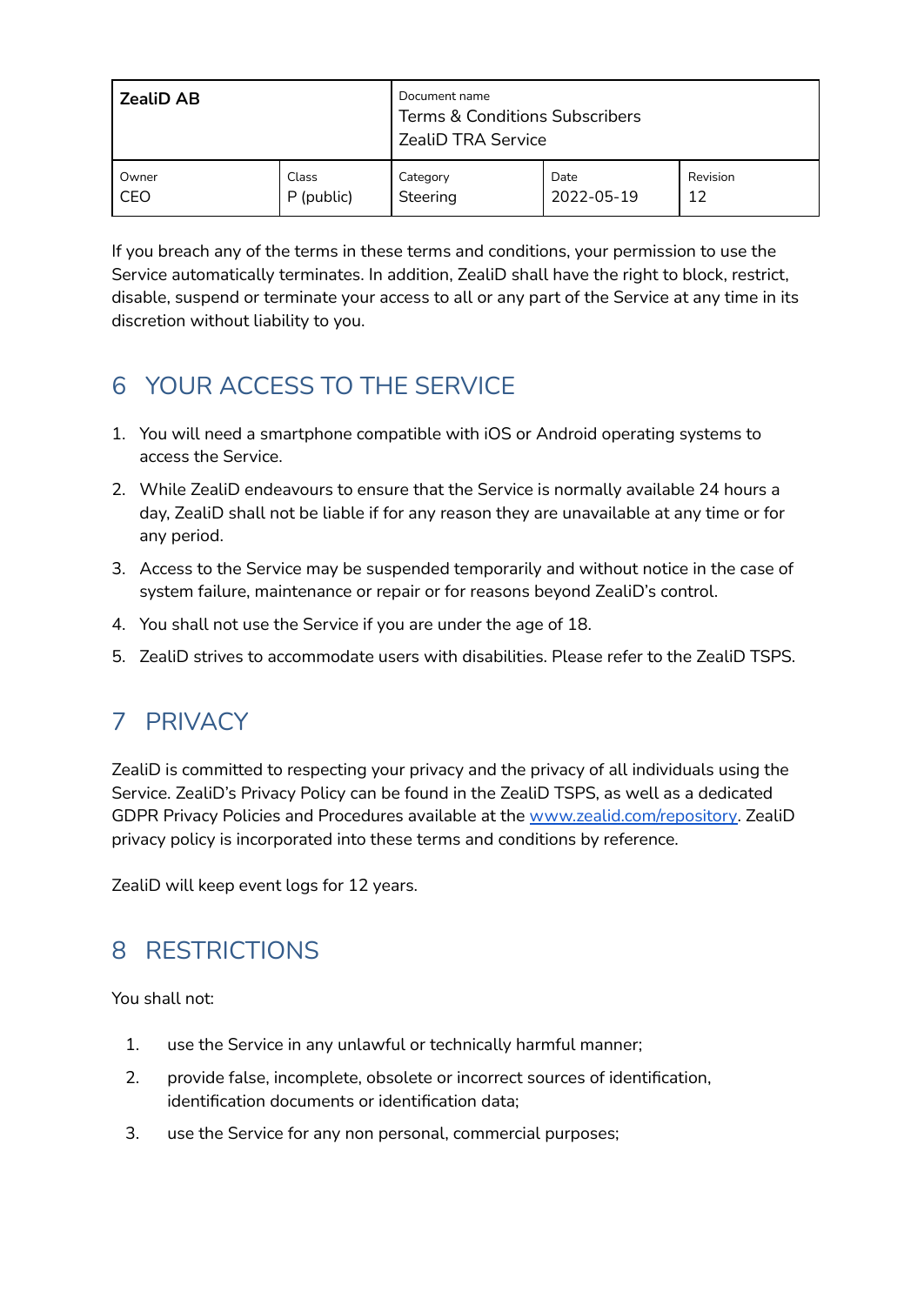| <b>ZealiD AB</b> |            | Document name<br><b>Terms &amp; Conditions Subscribers</b><br><b>ZealiD TRA Service</b> |            |          |
|------------------|------------|-----------------------------------------------------------------------------------------|------------|----------|
| Owner            | Class      | Category                                                                                | Date       | Revision |
| CEO              | P (public) | Steering                                                                                | 2022-05-19 | 12       |

- 4. misuse the Service (including, without limitation, by hacking or inserting malicious code);
- 5. resell the Service;
- 6. infringe our or any third party's intellectual property rights in your use of the Service, and/ or its Content;
- 7. frame or use any framing techniques to enclose the Service or any part of it;
- 8. take any action that in our sole discretion places an unreasonable or disproportionately large load on servers or other infrastructure used by us; or
- 9. use the Service in any way which may cause, or be likely to cause, access to or use of the Service to be interrupted, damaged or impaired in any way;
- 10. disclose your personal login information (username, password, TAN Codes, PIN codes, CAN and etc.) in any other way that is not directly connected to the identification flow.

### 9 CONFIDENTIALITY

The recipient of any Confidential Information will not disclose that Confidential Information, except to group companies, employees and/or professional advisors who need to know it and who have agreed in writing (or in the case of professional advisors are otherwise bound) to keep it confidential. The recipient will ensure that those people and entities: (a) use such Confidential Information only to exercise the rights and fulfil obligations under this Agreement, and (b) keep such Confidential Information confidential. The recipient may also disclose Confidential Information when required by law after giving reasonable notice to the disclosurer, such notice to be sufficient to give the disclosurer the opportunity to seek confidential treatment, a protective order or similar remedies or relief prior to disclosure.

### 10COMPLAINTS AND DISPUTES

For Complaints about the Service, ZealiD provides on its website a simple tool to submit Complaints. A form is available on our webpage [https://www.zealid.com/contact.](https://www.zealid.com/contact) Alternatively ZealiD can be contacted via [support@zealid.com](mailto:support@zealid.com).

Disputes related to this Service should first hand be settled by negotiations. Otherwise the dispute shall be settled in the Stockholm District Court, Sweden (Stockholms Tingsrätt).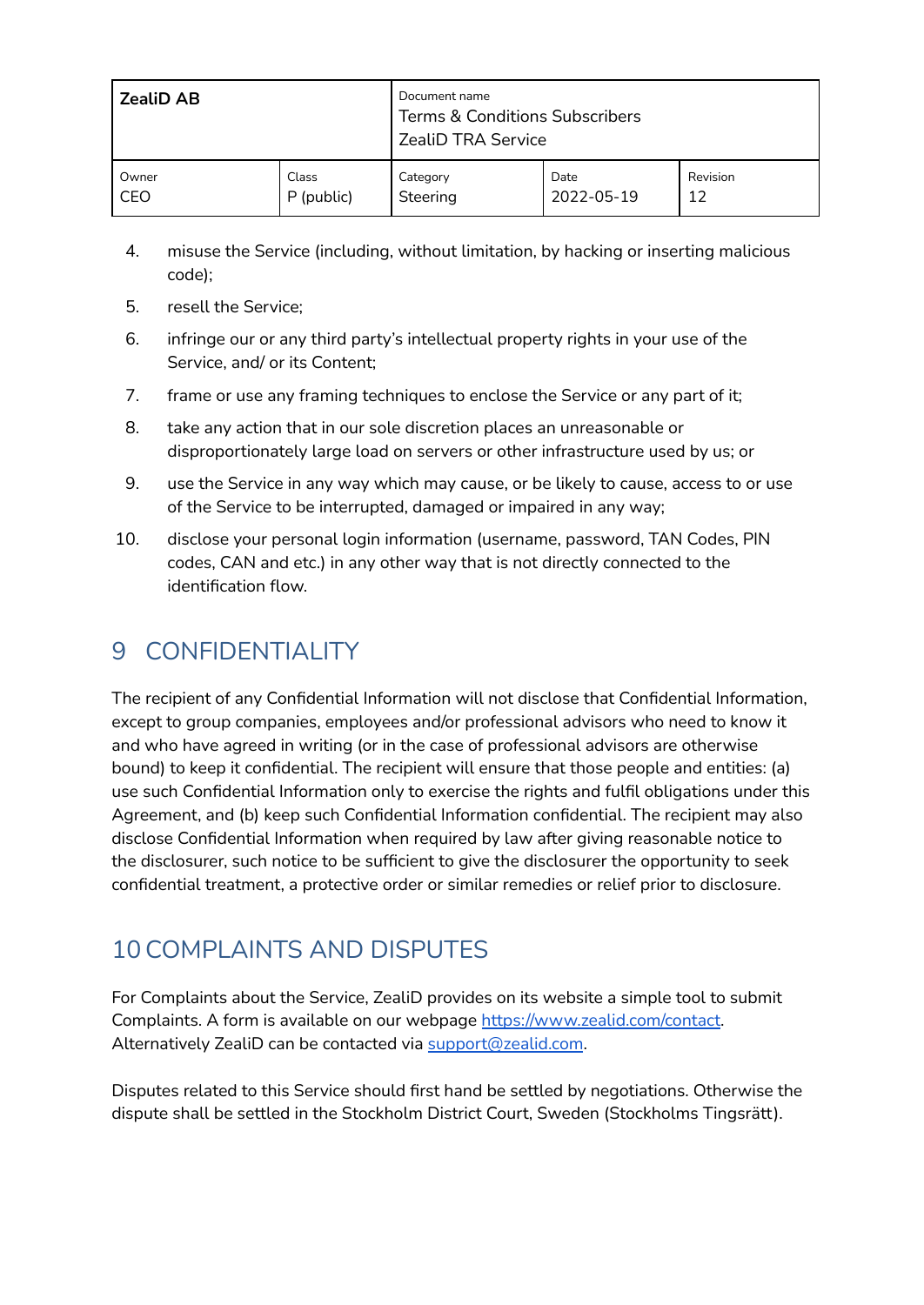| <b>ZealiD AB</b> |            | Document name<br><b>Terms &amp; Conditions Subscribers</b><br><b>ZealiD TRA Service</b> |            |          |  |
|------------------|------------|-----------------------------------------------------------------------------------------|------------|----------|--|
| Owner            | Class      | Category                                                                                | Date       | Revision |  |
| CEO              | P (public) | Steering                                                                                | 2022-05-19 | 12       |  |

# 11 LINKS TO THIRD PARTIES

Links to any third party apps and/or websites such as banks, mobile network operators, agencies and/or authorities on the Service are provided solely for your convenience. ZealiD has not reviewed these third party apps and websites and does not control and is not responsible for these apps/websites or their content or availability. ZealiD does not endorse or make any representations about them, or any material found there, any results that may be obtained from using them, or any products made available from them. If you decide to access any of the third party apps/websites linked to the App, or purchase any products from them, you do so entirely at your own risk.

# 12 DISCLAIMERS

- 1. While ZealiD endeavours to ensure that the content on the Service is correct, ZealiD does not warrant the accuracy and completeness of such content. ZealiD may make changes to the content at any time without notice. The content may be out of date and ZealiD makes no commitment to update such material.
- 2. If you are in any doubt as to whether any information is relevant or required to be disclosed or that something may be incorrect you should inform [support@zealid.com](mailto:support@zealid.com)
- 3. The material on the Service is provided "as is", without any conditions, warranties or other terms of any kind. Accordingly, to the maximum extent permitted by law, ZealiD provides you with the Service on the basis that ZealiD excludes all representations, warranties, conditions and other terms (including, without limitation, the conditions implied by law of satisfactory quality, fitness for purpose and the use of reasonable care and skill) which, but for these terms and conditions, might have effect in relation to the Service.

# 13 INDEMNITY

You shall indemnify ZealiD against any loss, damages, costs or expenses which are awarded against or incurred by ZealiD as a result of any claim or threatened claim (including any claim or threatened claim by a third party) arising out of or related to:

- 1. any breach by you of any of these terms and conditions or applicable law;
- 2. your misuse of the Service;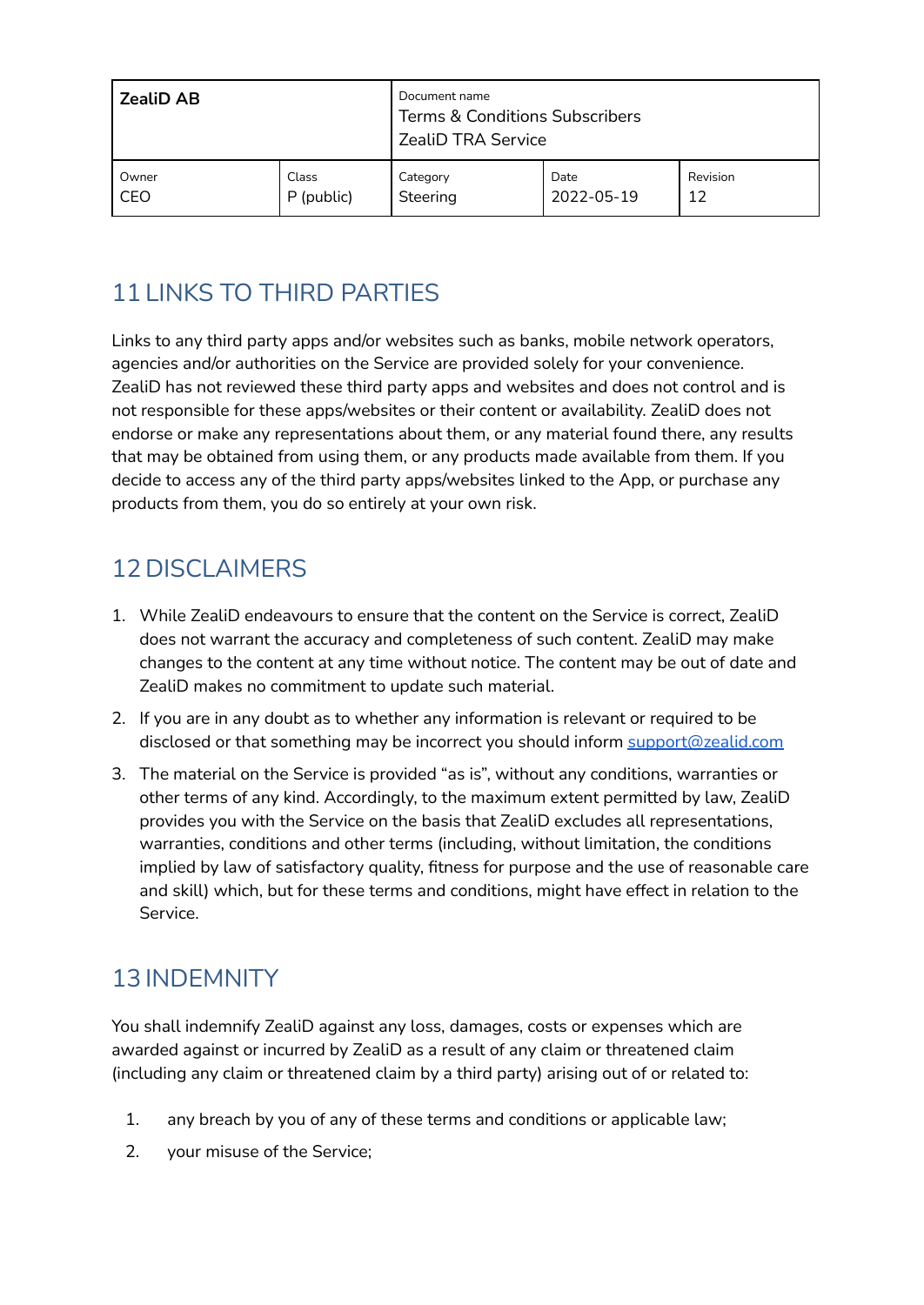| <b>ZealiD AB</b> |            | Document name<br>Terms & Conditions Subscribers<br><b>ZealiD TRA Service</b> |            |          |  |
|------------------|------------|------------------------------------------------------------------------------|------------|----------|--|
| Owner            | Class      | Category                                                                     | Date       | Revision |  |
| CEO              | P (public) | Steering                                                                     | 2022-05-19 | 12       |  |

- 3. your infringement of intellectual property rights; and/or
- 4. your failure to provide accurate, up to date information.

# 14 LIABILITY

- 1. Nothing in these terms and conditions shall exclude or limit either your or ZealiD's liability for:
	- a. death or personal injury resulting from the negligence of the other or their servants, agents or employees; or
	- b. fraud or fraudulent misrepresentation.
- 2. Save to the extent that these terms and conditions state otherwise, nothing in these terms and conditions shall exclude or limit your liability under clause 13 (Indemnity).
- 3. Subject to clauses 14.1 and 14.2, neither you nor ZealiD shall be liable in contract, tort (including, without limitation, negligence), pre-contract or other representations (other than fraudulent misrepresentation) or otherwise arising out of or in connection with these terms and conditions for any economic losses (including, without limitation, loss of revenues, profits, contracts, data, business, anticipated savings or cost of substitute services);
	- a. any loss of goodwill or reputation; or
	- b. any special, indirect or consequential losses;

in any case, whether or not such losses were within the contemplation of you or ZealiD at the date of these terms and conditions, suffered or incurred by you or ZealiD arising out of or in connection with the provisions of, or any matter under these terms and conditions.

- 4. Subject to clauses 14.1, 14.2 and 14.3, each party's total liability to the other in relation to all events or series of connected events occurring under these terms and conditions (and whether the liability arises because of breach of contract, negligence or for any other reason) shall be limited to €10,000.
- 5. Nothing in these terms and conditions excludes any statutory rights which may apply to your use of the Service which cannot be excluded, restricted or modified by contract.

### 15 TERMINATION

1. We may terminate these terms and conditions immediately by written notice to you: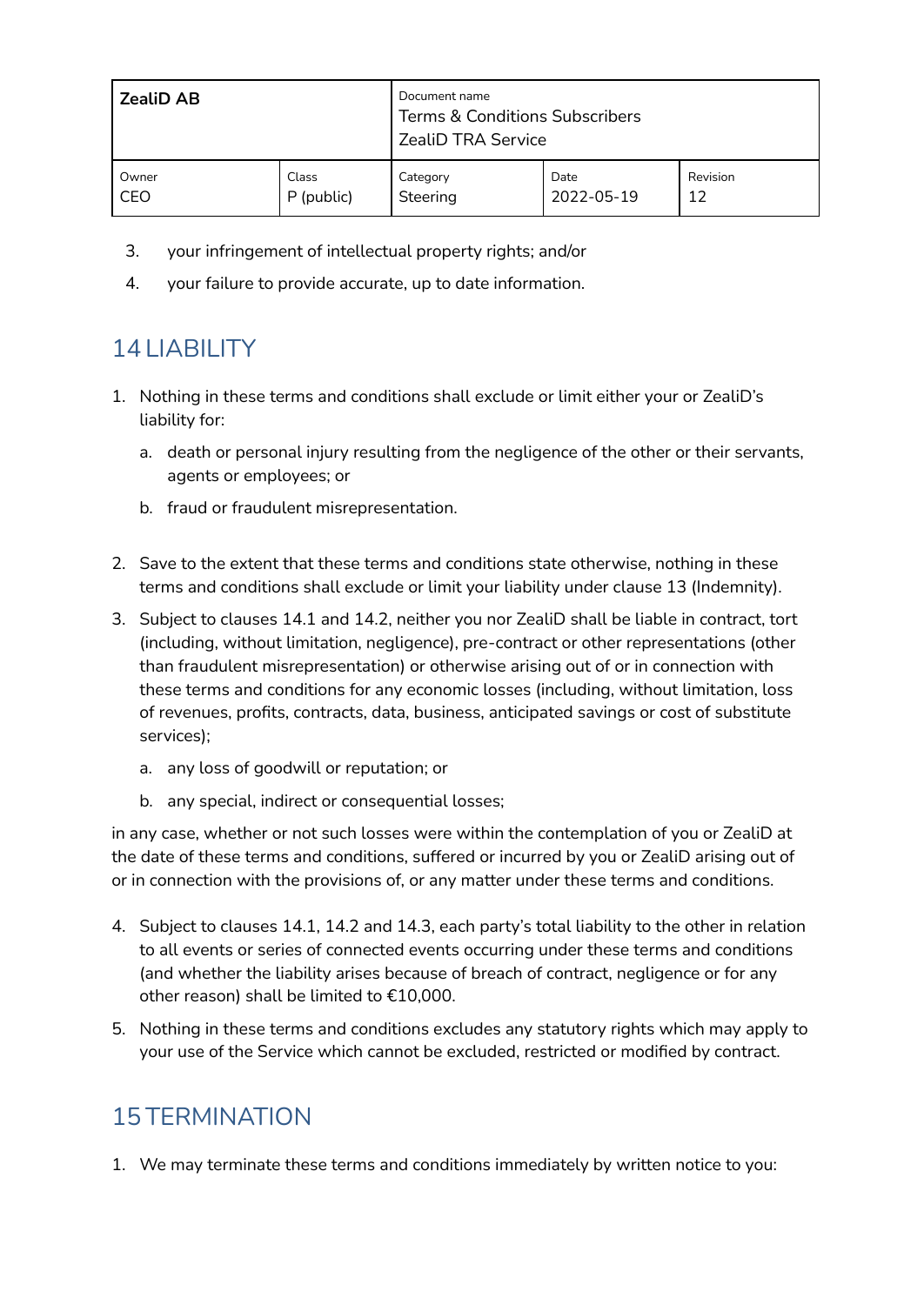| <b>ZealiD AB</b> |            | Document name<br><b>Terms &amp; Conditions Subscribers</b><br><b>ZealiD TRA Service</b> |            |          |  |
|------------------|------------|-----------------------------------------------------------------------------------------|------------|----------|--|
| Owner            | Class      | Category                                                                                | Date       | Revision |  |
| CEO              | P (public) | Steering                                                                                | 2022-05-19 | 12       |  |

- a. if you commit a material or persistent breach of these terms and conditions which you fail to remedy (if remediable) within 14 days after the service of written notice requiring you to do so; and/or
- b. if you breach clause 8.1.
- 2. You may discontinue your use of the Service at any time. These terms and conditions will continue to apply to past use of the Service by you.
- 3. On termination for any reason:
	- a. all rights granted to you under these terms and conditions shall cease; and
	- b. you must immediately cease all activities authorised by these terms and conditions.

# 16 ASSESSMENT OF OUR SERVICE

Our Service is a Trusted service defined in the EU eIDAS regulation.

The policies and standards governing this service are:

- ETSI TS 119 461 Electronic Signatures and Infrastructures (ESI); Policy and security requirements for trust service components providing identity proofing of trust service subjects;
- ETSI EN 319 401 General Policy Requirements for Trust Service Providers;
- ETSI EN 319 411 1/2 Policy and security requirements for Trust Service Providers issuing certificates;
- Relevant ISO standards e.g. 27001;
- In addition, where physical ID documents are used for the applicant identification:
	- a) Anerkennung "innovativer Identifizierungsmethoden" i. S. d. § 11 Absatz 3 VDG (AutoIdent);
- Regulation (EU) 2016/679 (EU GDPR).

Our Service is audited for conformity with the Certificate Policy by:

Security Research & Consulting GmbH Emil-Nolde-Str. 7 53113 Bonn Germany <https://src-zert.de/en/>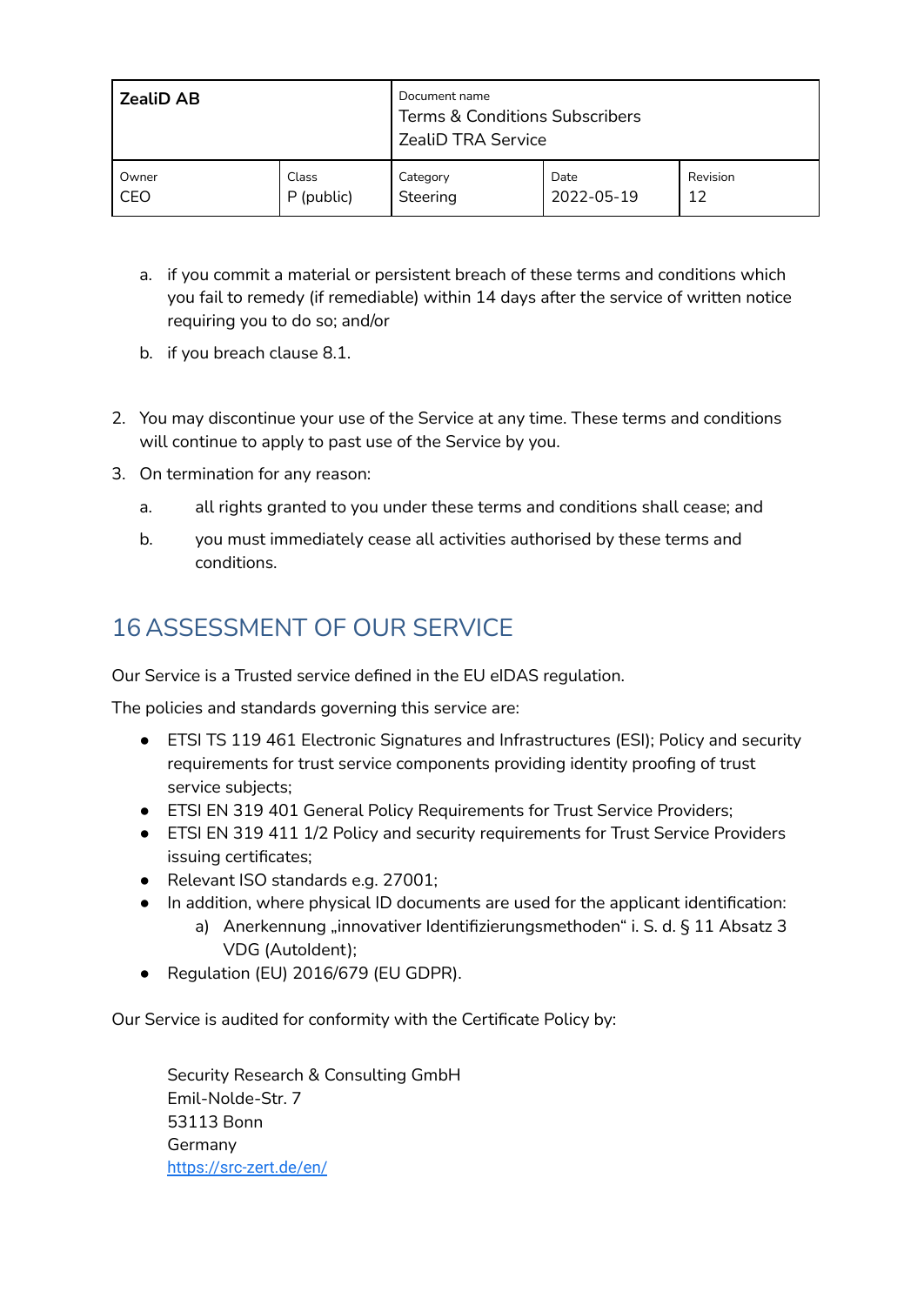| <b>ZealiD AB</b> |            | Document name<br><b>Terms &amp; Conditions Subscribers</b><br><b>ZealiD TRA Service</b> |            |          |  |
|------------------|------------|-----------------------------------------------------------------------------------------|------------|----------|--|
| Owner            | Class      | Category                                                                                | Date       | Revision |  |
| CEO              | P (public) | Steering                                                                                | 2022-05-19 | 12       |  |

# 17 MISCELLANEOUS

- 1. We will not be liable or responsible for any failure to perform, or delay in performance of, any of our obligations under these terms and conditions that is caused by any act or event beyond our reasonable control, including non availability of the Service caused by your own error, unavailability of third party platforms, errors caused by API providers (or similar), network problems or outages ("Event Outside Our Control"). If an Event Outside Our Control takes place that affects the performance of our obligations under these terms and conditions:
	- a. our obligations under these terms and conditions shall be suspended for the duration of the Event Outside Our Control; and
	- b. we will use our reasonable endeavours to find a solution by which our obligations under these terms and conditions may be performed despite the Event Outside Our Control.
- 2. We may transfer our rights and obligations under these terms and conditions to another organisation, but this will not affect your rights or our obligations under these terms and conditions.
- 3. You may only transfer your rights or obligations under these terms and conditions to another person if we agree in writing.
- 4. A person who is not a party to these terms and conditions has no right to enforce any term of these terms and conditions.
- 5. If we fail to insist that you perform any of your obligations under these terms and conditions, or if we do not enforce our rights against you, or if we delay in doing so, that will not mean that we have waived our rights against you and will not mean that you do not have to comply with those obligations. If we do waive a default by you, we will only do so in writing, and that will not mean that we will automatically waive any later default by you.
- 6. Each of the conditions of these terms and conditions operates separately. If any court or competent authority decides that any of them are unlawful or unenforceable, the remaining conditions will remain in full force and effect.
- 7. These terms and conditions shall be governed by and construed in accordance with Swedish law. Any complaints regarding the Service can be made via email [\(legal@zealid.com\)](mailto:legal@zealid.com), or via the online complaint <https://www.zealid.com/contact>).
- 8. These terms and conditions do not apply to your use of the website [www.zealid.com.](https://www.zealid.com)